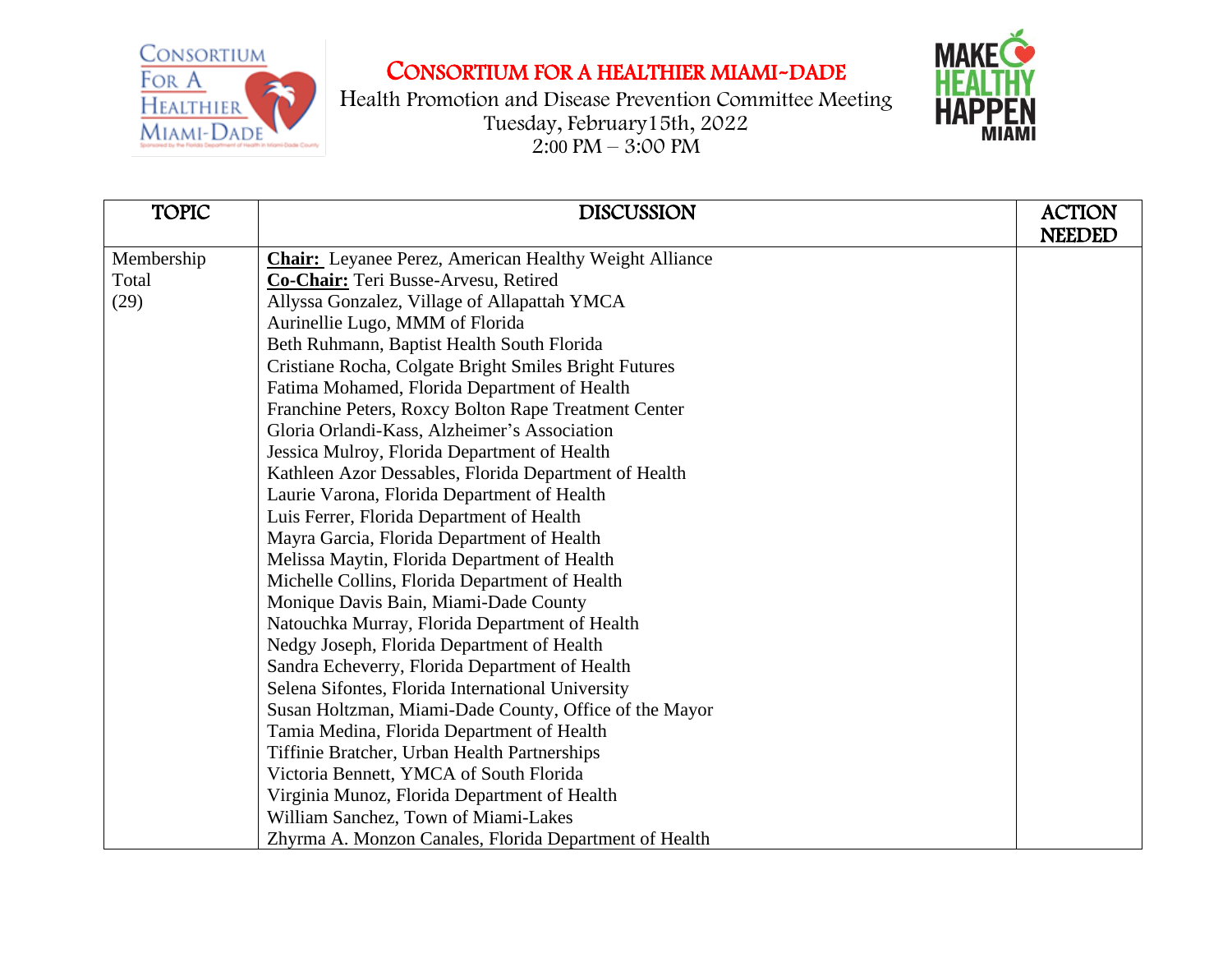

Health Promotion and Disease Prevention Committee Meeting Tuesday, February15th, 2022 2:00 PM – 3:00 PM



|                                  | Zulema Santacruz, Banyan Health Systems                                                                                                                                                                                                                                                                                                                                                                                                                                                                                                                                                                                                                                                                                                                                                                                                                                                        |  |
|----------------------------------|------------------------------------------------------------------------------------------------------------------------------------------------------------------------------------------------------------------------------------------------------------------------------------------------------------------------------------------------------------------------------------------------------------------------------------------------------------------------------------------------------------------------------------------------------------------------------------------------------------------------------------------------------------------------------------------------------------------------------------------------------------------------------------------------------------------------------------------------------------------------------------------------|--|
| Welcome and<br>Introductions     | The Consortium for a Healthier Miami-Dade Health Promotion and Disease Prevention<br>Committee meeting was brought to order by Leyanee Perez at 2:00pm.                                                                                                                                                                                                                                                                                                                                                                                                                                                                                                                                                                                                                                                                                                                                        |  |
| Approval of<br>Minutes           | There was a motion to approve the January 2022 Health Promotion and Disease Prevention<br>minutes by Teri Busse-Arvesu; the motion was seconded by Mayra Garcia.                                                                                                                                                                                                                                                                                                                                                                                                                                                                                                                                                                                                                                                                                                                               |  |
| <b>Executive Board</b><br>Update | The Executive Board is discussing the opportunity for a Mental Health Forum. The Forum will<br>be hosted by the Children's Issues Committee, but Board's idea is for all the committees to<br>participate and present on what they are working on and how it is linked to mental health. For<br>example, this committee could present on food insecurity and mental health. They are looking<br>into possibly offering CEU's.<br>The Board is also discussing the possibility of not having an Annual Event this year, since they<br>are having a Mental Health Forum. Instead, the Annual Event next year will focus on the<br>Consortium's 20 <sup>th</sup> anniversary. The event may be able to occur in-person.<br>The Board also discussed Covid-19, vaccinations, and the Health Equity Grant. Opportunities<br>for this grant may still be available and more information will follow. |  |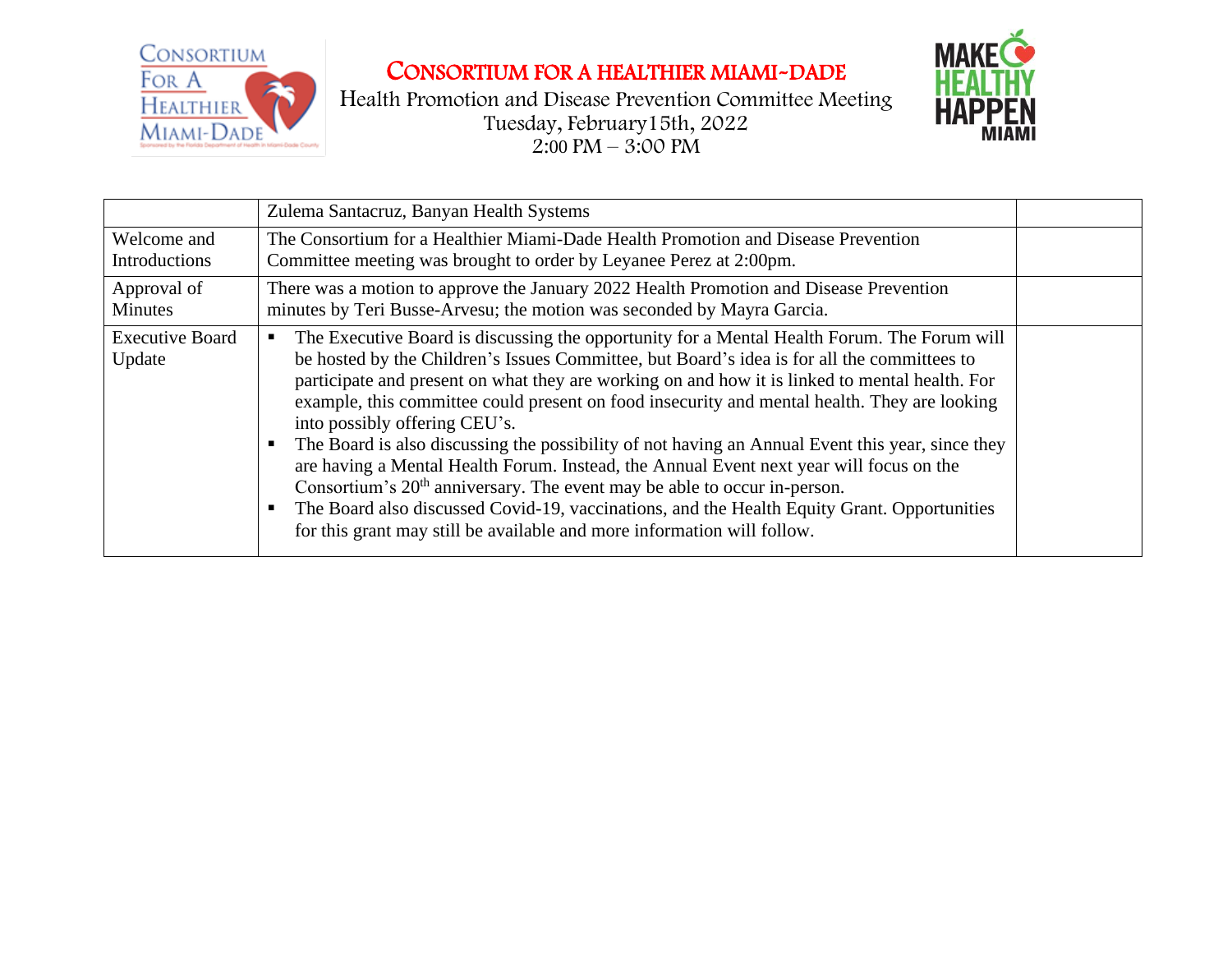

Health Promotion and Disease Prevention Committee Meeting Tuesday, February15th, 2022  $2:00 \text{ PM} - 3:00 \text{ PM}$ 



| Workplan               |   | By September 30, 2024, the committee will work to identify areas with the highest needs and     |  |
|------------------------|---|-------------------------------------------------------------------------------------------------|--|
| Discussion             |   | resources that can be used to address those needs.                                              |  |
|                        |   | The committee discussed the results of the Poll Everywhere activity which was held<br>$\circ$   |  |
|                        |   | during the January 2022 meeting. The activity focused on developing a screening tool            |  |
|                        |   | for food insecurity.                                                                            |  |
|                        |   | The committee will be working on a resource toolkit to help address food insecurity.<br>$\circ$ |  |
|                        |   | The toolkit will include federal (SNAP, WIC, school lunch programs, etc.) and local             |  |
|                        |   | resources (food pantries, churches/organizations with soup kitchens, etc.).                     |  |
|                        |   | Once the resources have been identified, individuals may need help accessing the<br>$\circ$     |  |
|                        |   | services (example: applying online). Organizations that help with this process will also        |  |
|                        |   | be listed in the toolkit.                                                                       |  |
|                        |   | If your organization is interested in creating a food pantry, Leyanee Perez at:                 |  |
|                        |   | Lp7777@msn.com                                                                                  |  |
|                        |   | By September 30, 2024, the committee will work to host a presentation on Naloxone use.          |  |
|                        |   | The committee has secured a presentation from Miami Recovery Project who will be<br>$\circ$     |  |
|                        |   | presenting during the next committee meeting on Tuesday, March 15 <sup>th</sup> , 2022.         |  |
|                        |   | By September 30, 2024, the committee will work to encourage increased physical activity         |  |
|                        |   | through messaging.                                                                              |  |
|                        |   | The committee discussed the various health observances for each month of quarter<br>$\circ$     |  |
|                        |   | April-June. Committee members had the opportunity to sign-up for a month and topic              |  |
|                        |   | of their choosing. Committee members will be responsible for submitting an article or           |  |
|                        |   | social media message related to physical activity. Submissions should be sent to                |  |
|                        |   | Melissa. Maytin@flhealth.gov. The Consortium's social media handles are:                        |  |
|                        |   | ■ Twitter - @MakeHealthyHppn                                                                    |  |
|                        |   | Instagram - @ConsortiumMiamiDade                                                                |  |
|                        |   | Facebook- @MakeHealthyHppn<br>$\blacksquare$                                                    |  |
|                        |   | Facebook- @ConsortiumMiamiDade                                                                  |  |
| <b>Partner Updates</b> | п | It is budget time for Miami-Dade County, and they are hosting public budget workshops.          |  |
|                        |   | Anyone interested in learning more about the county budgeting process or if you work with a     |  |
|                        |   | group that might want to hear more or provide feedback, there will be two Virtual Miami-Dade    |  |
|                        |   | County Budget Town Halls coming up on February 22 and February 24. The links are                |  |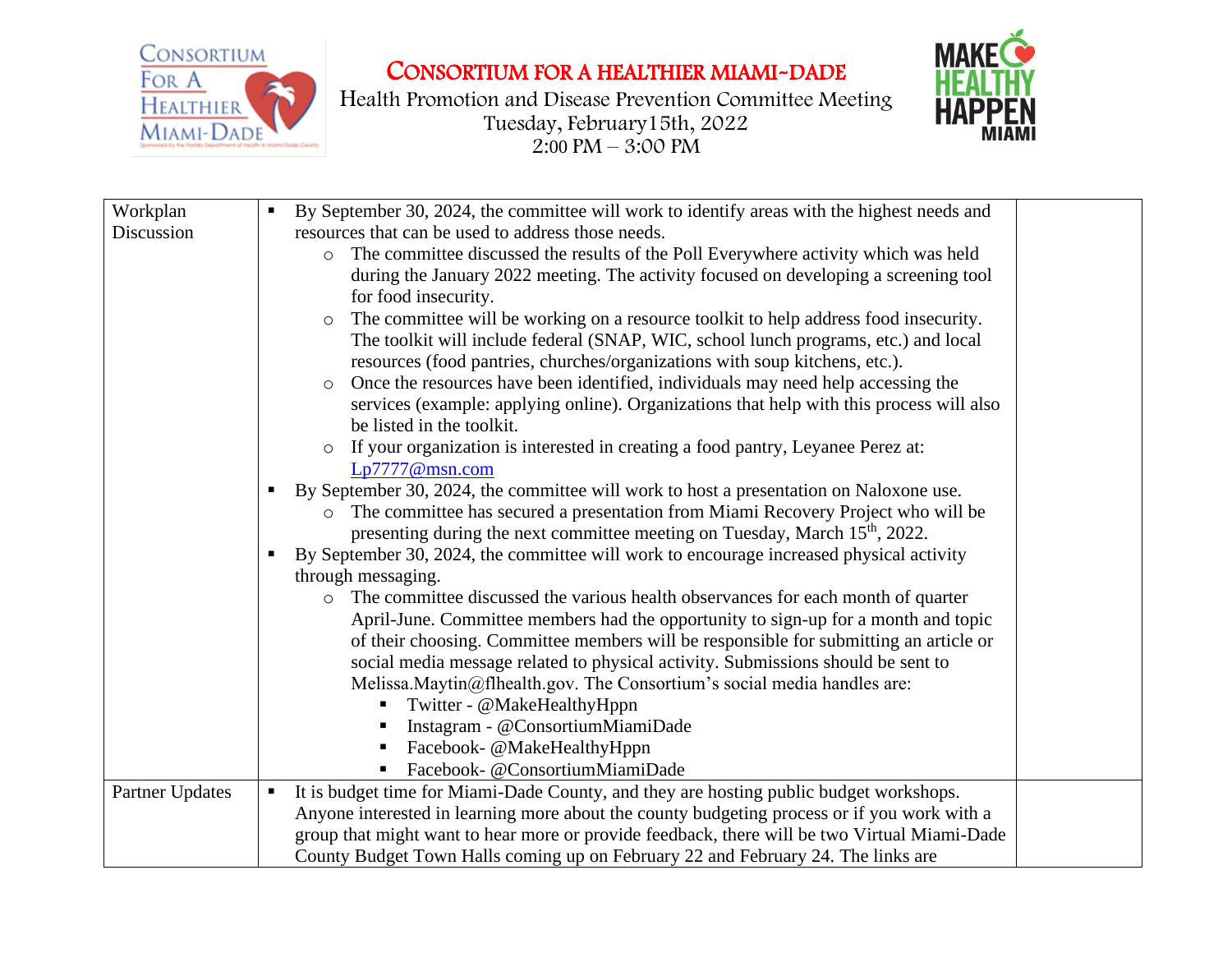





|   | miamidade.live/publicmeetingfeb22 and miamidade.live/publicmeetingfeb24.                          |
|---|---------------------------------------------------------------------------------------------------|
| п | The Florida Department of Health in Miami-Dade County, Office of Community Health and             |
|   | Planning invites you to partner with us through our free program Faithful Families Thriving       |
|   | <b>Communities.</b> This nine-lesson curriculum program provides individuals, families, and the   |
|   | community with the skills to be able to eat more meals at home, move more in their everyday       |
|   | routine, and help their communities lead healthier lives. Communities of faith are important      |
|   | health advocates, particularly in communities affected by health disparities or lacking access to |
|   | crucial resources. That's why we are seeking to partner with your organization! For more          |
|   | information, contact: Mayra Garcia at: Mayra.Garcia@FLHealth.gov, 786-732-8858.                   |
|   | Access promotional program resources online: https://faithfulfamilies.com/tools-                  |
|   | videos/tools/.                                                                                    |
| п | Epilepsy Florida is having their Walk the Talk beginning in March in West Palm Beach. The         |
|   | Miami event will take place April 2 <sup>nd</sup> , 2022, in Wynwood.                             |
|   | https://drive.google.com/file/d/13P0pQFAtVFR69wiRGxOtE4VCxYEEfkej/view?usp=sharing                |
|   | Epilepsy Florida helps anyone who has Epilepsy or suspects that they do regardless of their       |
|   | financial situation. Free seizure first aid presentations and more, contact: Michelle Collins at  |
|   | mcollins@epilepsyfl.org.                                                                          |
| п | Alzheimer's Association 24/7 HELPLINE 800-272-3900. Alzheimer's Association Training              |
|   | "essentiALZ" https://docs.google.com/forms/d/e/1FAIpQLScN2C0YD1oO0s4PbKWePoFVj3                   |
|   | HoeAD_YzMidjjr64lZ58-IZQ/viewform. This training is not for caregivers but for                    |
|   | professionals who are working with clients.                                                       |
| п | The Florida Department of Health in Miami-Dade County, STD/HIV prevention program is              |
|   | offering free HIV testing kits. Order your free in-home HIV kit at: www.TestMiami.org.            |
| п | Village of Allapattah YMCA has started pre-citizenship classes for individuals needing help       |
|   | with their exams. They also offer healthy eating and cardiovascular health workshops for          |
|   | seniors.                                                                                          |
| п | In addition to the health programs offered to the women and children in the shelter, The Lotus    |
|   | House is emphasizing health education for their community events that they host for               |
|   | Overtown. They host the events 4 times a year, outdoors, and offer food resources and             |
|   | groceries to help with their meals. They are looking to partner with organizations who can        |
|   | provide additional health education and screenings (like COVID-19, blood pressure, etc.).         |